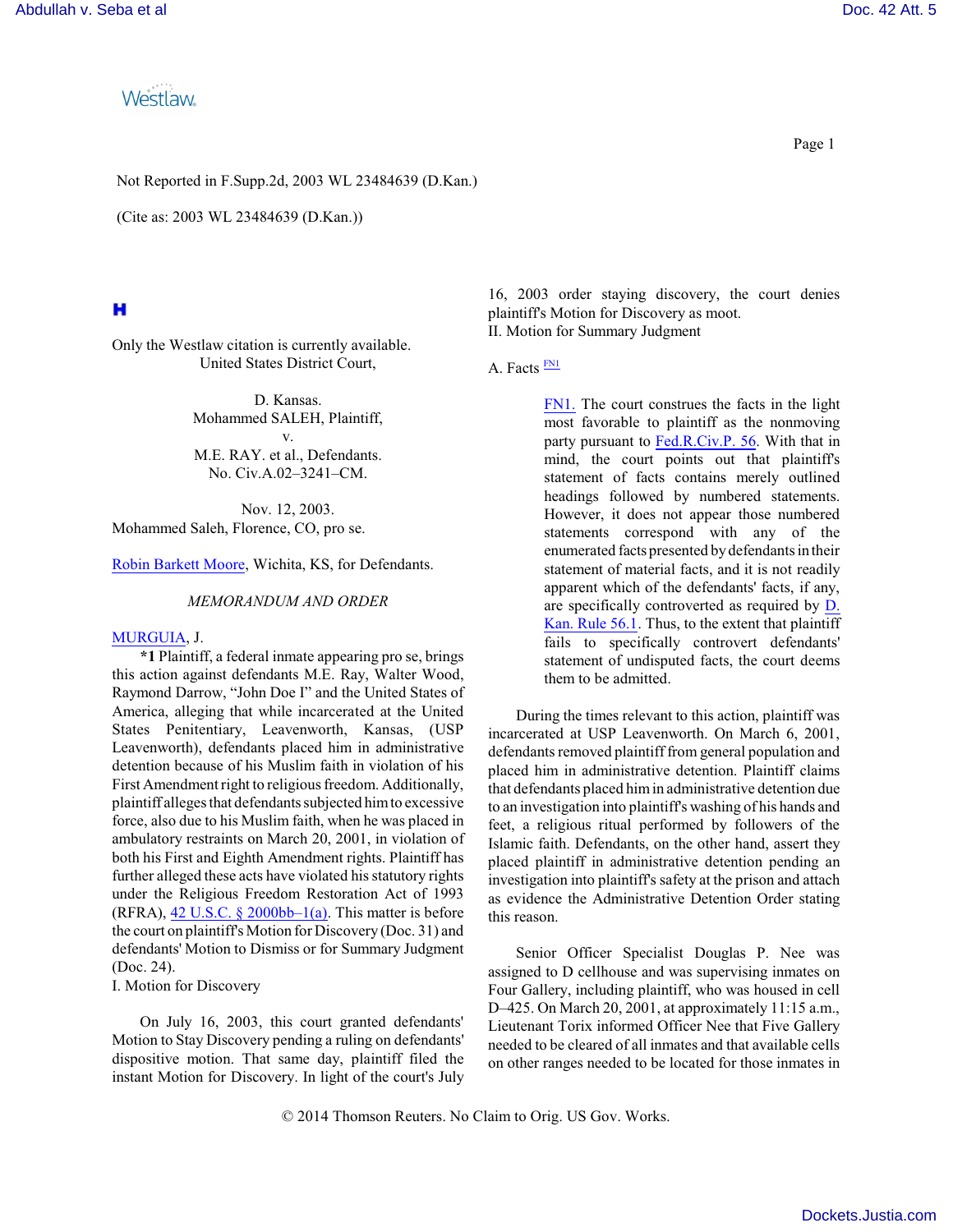(Cite as: 2003 WL 23484639 (D.Kan.))

Five Gallery. Specifically, Officer Nee was instructed to check with the single celled inmates on Four Gallery to see if the inmate had someone with whom he wanted to be celled. If an inmate did not state a preferred cellmate, that inmate was instructed that a cellmate would be assigned to them. IN2

> <span id="page-1-1"></span><span id="page-1-0"></span>[FN2.](#page-1-1) All of the cells on Four Gallery are designed for two man occupancy. However, during certain periods of time, some inmates are celled alone in two man designed cells. The general rule is that inmates are celled two to a cell.

At approximately 12:10 p.m., the Four Gallery inmates became disruptive due to the impending cell rotations. Lieutenant Torix was assaulted by an inmate near cell D–409. Other inmates on the gallery began breaking the fire sprinkler heads in their cells, which caused flooding, and several inmates broke the porcelain toilets in their cells and threw porcelain pieces out of their cells. Defendants contend that, based on the violent and assaultive behavior of the inmates on the gallery, the fact that one staff member already had been assaulted, the destruction of government property, and the refusal of the inmates to comply with institutional regulations and staff directives, defendants determined that use of force procedures would be used.

**\*2** Defendants assembled three force cell teams. During the use of force procedures, some inmates barricaded themselves in their cells, brandishing homemade weapons. Defendants determined that, at times, it was necessary to fire a 37 mm stun gun with a low impact round into the cell to subdue uncooperative inmates and, at other times, defendants introduced chemical agents through the vent in the inmate's cell in order to remove the inmate.

There is a dispute regardingwhether plaintiff engaged in disruptive behavior during the disturbance. Plaintiff contends that he did not, yet defendant Darrow filed an incident report, charging plaintiff with engaging in a group demonstration and stating that plaintiffwas yelling at other inmates not to cooperate. In any event, as a matter of procedure, inmates were requested to voluntarily submit to restraints. If an inmate voluntarily submitted to restraints, he was removed from his cell, placed in ambulatory restraints,  $\frac{FN3}{FN3}$  $\frac{FN3}{FN3}$  $\frac{FN3}{FN3}$  and then placed back into either the same cell or another assigned cell.

> <span id="page-1-3"></span><span id="page-1-2"></span>[FN3.](#page-1-3) Ambulatory restraints consist of handcuffs, a chain around the inmate's waist, and leg restraints around the ankles. Ambulatory restraints are defined as approved restraint equipment which allow the inmate to eat, drink, and take care of basic human needs without staff intervention.

Defendants contend that plaintiff voluntarily submitted to hand restraints, was removed from his cell, placed in ambulatory restraints, and returned to his cell without incident. Plaintiff asserts that he was extracted from his cell and that defendant Woods ordered the team to place him in ambulatory restraints. Plaintiff also claims that defendant Woods ordered the restraints to be extra tight. Defendant Woods testified that he did not give any such order.

Plaintiff contends that at approximately 4:40 p.m., he complained that his restraints were too tight but that the supervising lieutenant never showed up to loosen the restraints. Yet, defendants submit as evidence a completed Inmate Injury Assessment form, indicating that on March 20, 2001, at approximately 4:30 p.m., Physician's Assistant Haider Al–Rubiie conducted an injury assessment and medically evaluated plaintiff while plaintiff was in ambulatory restraints. According to both the Inmate Injury Assessment form and P.A. Al–Rubiie's sworn testimony, plaintiff voiced no complaints regarding pain or discomfort, and the assessment of plaintiff's ambulatory restraints did not indicate anyproblems. Then, according to the evidence in the record, P.A. Al–Rubiie conducted another medical evaluation of the plaintiff later that evening while plaintiff was in ambulatory restraints. At that time, plaintiff's circulation was within normal limits, the tightness of the restraints was normal, there was no evidence of injury to [the wrist](http://www.westlaw.com/Find/Default.wl?rs=dfa1.0&vr=2.0&CMD=ML&DocName=Icb5435dc475411db9765f9243f53508a&FindType=IJ) area, and plaintiff did not comment on pain or problems with the restraints.

The next morning, at approximately 4:25 a.m., Physician's Assistant Pierre E. Camps performed a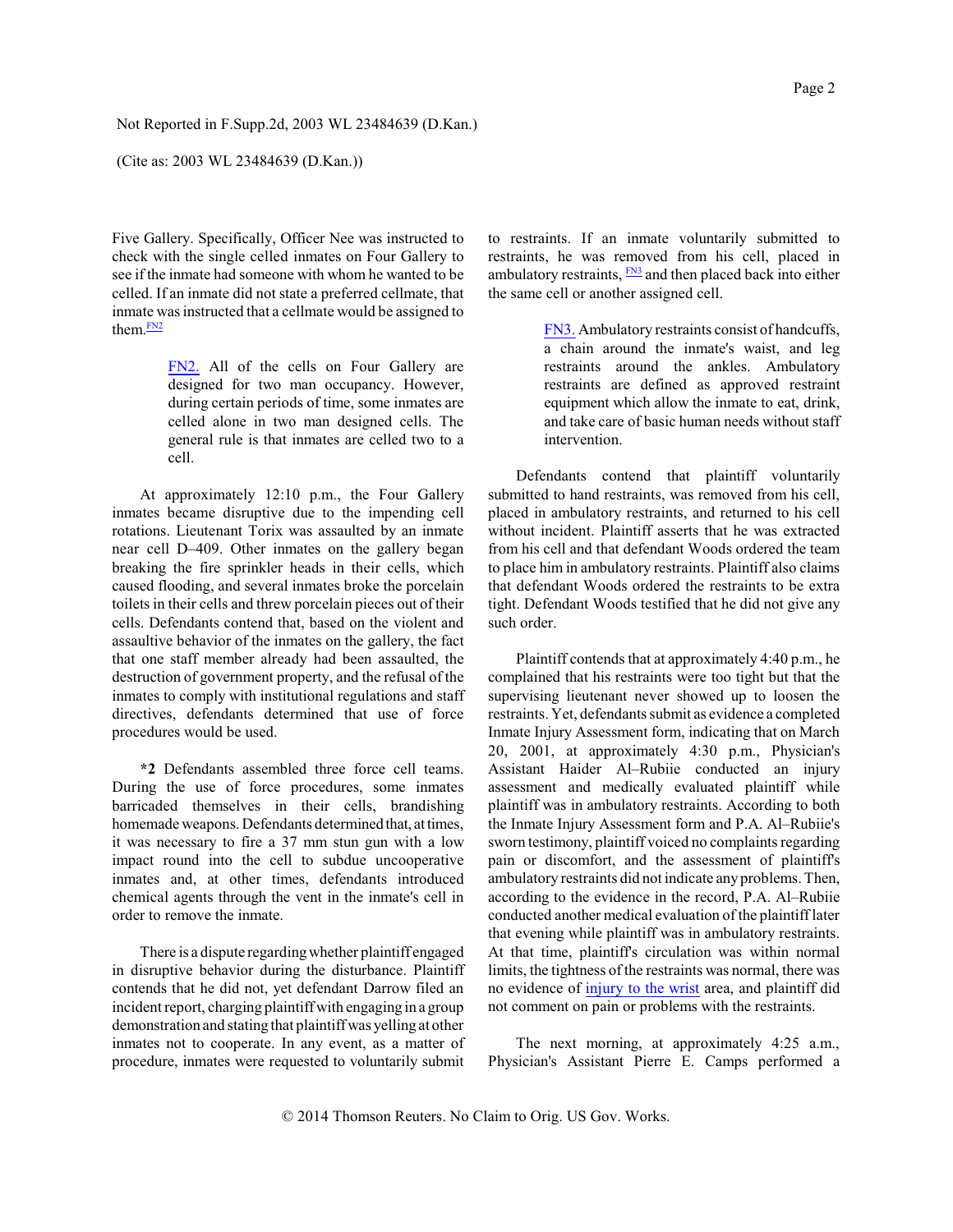(Cite as: 2003 WL 23484639 (D.Kan.))

medical evaluation on plaintiff while plaintiff was in ambulatory restraints. The evidence in the record shows that P.A. Camps checked the restraints for tightness by placing his finger between the restraints and plaintiff's wrist, that plaintiff was able to move all his extremities, that there was no evidence of injury to [the wrists](http://www.westlaw.com/Find/Default.wl?rs=dfa1.0&vr=2.0&CMD=ML&DocName=Icb5435dc475411db9765f9243f53508a&FindType=IJ), and that plaintiff did not make any comments to P.A. Camps regarding pain or problems with the restraints.

<span id="page-2-1"></span>**\*3** Approximately eighteen to twenty-four hours after plaintiff was placed in restraints, the restraints were removed.<sup>[FN4](#page-2-0)</sup> Plaintiff contends that, after the restraints were removed, defendant Woods stated to the warden that plaintiff had done nothingwrong but that, because plaintiff was a Muslim, it would have looked bad in front of other Muslims who were placed in restraints if plaintiff was left unrestrained. Defendant Woods testified that at no time did he advise the warden that plaintiff had been placed in restraints only because plaintiff was Muslim or that it would look bad if plaintiff was not placed in restraints when the other Muslim inmates were restrained.

> <span id="page-2-0"></span>[FN4.](#page-2-1) The amount of time plaintiff spent in ambulatory restraints is not entirely clear from the record. Plaintiff states in two of his administrative appeals that he was placed in restraints "for almost 18 hrs," yet in his response brief plaintiffstates that it was twenty-four hours.

### B. Standards

Summary judgment is appropriate if the moving party demonstrates that there is "no genuine issue as to any material fact" and that it is "entitled to a judgment as a matter of law." [Fed.R.Civ.P. 56\(c\)](http://www.westlaw.com/Find/Default.wl?rs=dfa1.0&vr=2.0&DB=1004365&DocName=USFRCPR56&FindType=L). In applying this standard, the court views the evidence and all reasonable inferences therefrom in the light most favorable to the nonmoving party. *[Adler v. Wal–Mart Stores, Inc.,](http://www.westlaw.com/Find/Default.wl?rs=dfa1.0&vr=2.0&DB=506&FindType=Y&ReferencePositionType=S&SerialNum=1998109558&ReferencePosition=670)* [144](http://www.westlaw.com/Find/Default.wl?rs=dfa1.0&vr=2.0&DB=506&FindType=Y&ReferencePositionType=S&SerialNum=1998109558&ReferencePosition=670) F.3d [664, 670](http://www.westlaw.com/Find/Default.wl?rs=dfa1.0&vr=2.0&DB=506&FindType=Y&ReferencePositionType=S&SerialNum=1998109558&ReferencePosition=670) (10 th Cir.1998) (citing *[Matsushita](http://www.westlaw.com/Find/Default.wl?rs=dfa1.0&vr=2.0&DB=708&FindType=Y&SerialNum=1986115992) Elec. [Indus. Co. v. Zenith](http://www.westlaw.com/Find/Default.wl?rs=dfa1.0&vr=2.0&DB=708&FindType=Y&SerialNum=1986115992) Radio Corp.,* [475 U.S. 574, 587, 106](http://www.westlaw.com/Find/Default.wl?rs=dfa1.0&vr=2.0&DB=708&FindType=Y&SerialNum=1986115992) [S.Ct. 1348, 89](http://www.westlaw.com/Find/Default.wl?rs=dfa1.0&vr=2.0&DB=708&FindType=Y&SerialNum=1986115992) L.Ed.2d 538 (1986)). A fact is "material" if, under the applicable substantive law, it is "essential to the proper disposition of the claim." *Id.* (citing *[Anderson](http://www.westlaw.com/Find/Default.wl?rs=dfa1.0&vr=2.0&DB=708&FindType=Y&SerialNum=1986132674) [v. Liberty Lobby, Inc.,](http://www.westlaw.com/Find/Default.wl?rs=dfa1.0&vr=2.0&DB=708&FindType=Y&SerialNum=1986132674)* 477 [U.S. 242, 248, 106](http://www.westlaw.com/Find/Default.wl?rs=dfa1.0&vr=2.0&DB=708&FindType=Y&SerialNum=1986132674) S.Ct. 2505, 91 [L.Ed.2d](http://www.westlaw.com/Find/Default.wl?rs=dfa1.0&vr=2.0&DB=708&FindType=Y&SerialNum=1986132674) 202 (1986)). An issue of fact is "genuine" if "there is sufficient evidence on each side so that a rational

trier of fact could resolve the issue either way." *Id.* (citing *[Anderson,](http://www.westlaw.com/Find/Default.wl?rs=dfa1.0&vr=2.0&DB=780&FindType=Y&ReferencePositionType=S&SerialNum=1986132674&ReferencePosition=248)* [477 U.S. at 248\).](http://www.westlaw.com/Find/Default.wl?rs=dfa1.0&vr=2.0&DB=780&FindType=Y&ReferencePositionType=S&SerialNum=1986132674&ReferencePosition=248)

The moving party bears the initial burden of demonstrating an absence of a genuine issue of material fact and entitlement to judgment as a matter of law. *Id.* at 670–71. In attempting to meet that standard, a movant that does not bear the ultimate burden of persuasion at trial need not negate the other party's claim; rather, the movant need simply point out to the court a lack of evidence for the other party on an essential element of that party's claim. *Id.* at 671 (citing *[Celotex Corp. v. Catrett,](http://www.westlaw.com/Find/Default.wl?rs=dfa1.0&vr=2.0&DB=708&FindType=Y&SerialNum=1986132677)* 477 [U.S.](http://www.westlaw.com/Find/Default.wl?rs=dfa1.0&vr=2.0&DB=708&FindType=Y&SerialNum=1986132677) [317, 325, 106 S.Ct. 2548, 91 L.Ed.2d 265 \(1986\)](http://www.westlaw.com/Find/Default.wl?rs=dfa1.0&vr=2.0&DB=708&FindType=Y&SerialNum=1986132677)).

Once the movant has met this initial burden, the burden shifts to the nonmoving party to "set forth specific facts showing that there is a genuine issue for trial." *[Anderson,](http://www.westlaw.com/Find/Default.wl?rs=dfa1.0&vr=2.0&DB=780&FindType=Y&ReferencePositionType=S&SerialNum=1986132674&ReferencePosition=256)* 477 [U.S. at 256;](http://www.westlaw.com/Find/Default.wl?rs=dfa1.0&vr=2.0&DB=780&FindType=Y&ReferencePositionType=S&SerialNum=1986132674&ReferencePosition=256) *see [Adler,](http://www.westlaw.com/Find/Default.wl?rs=dfa1.0&vr=2.0&DB=506&FindType=Y&ReferencePositionType=S&SerialNum=1998109558&ReferencePosition=671)* [144 F.3d](http://www.westlaw.com/Find/Default.wl?rs=dfa1.0&vr=2.0&DB=506&FindType=Y&ReferencePositionType=S&SerialNum=1998109558&ReferencePosition=671) at 671 n. [1](http://www.westlaw.com/Find/Default.wl?rs=dfa1.0&vr=2.0&DB=506&FindType=Y&ReferencePositionType=S&SerialNum=1998109558&ReferencePosition=671) (concerning shifting burdens on summary judgment). The nonmoving party may not simply rest upon its pleadings to satisfy its burden. *[Anderson,](http://www.westlaw.com/Find/Default.wl?rs=dfa1.0&vr=2.0&DB=780&FindType=Y&ReferencePositionType=S&SerialNum=1986132674&ReferencePosition=256)* 477 [U.S. at 256.](http://www.westlaw.com/Find/Default.wl?rs=dfa1.0&vr=2.0&DB=780&FindType=Y&ReferencePositionType=S&SerialNum=1986132674&ReferencePosition=256) Rather, the nonmoving party must "set forth specific facts that would be admissible in evidence in the event of trial from which a rational trier of fact could find for the nonmovant." *[Adler,](http://www.westlaw.com/Find/Default.wl?rs=dfa1.0&vr=2.0&DB=506&FindType=Y&ReferencePositionType=S&SerialNum=1998109558&ReferencePosition=671)* [144 F.3d](http://www.westlaw.com/Find/Default.wl?rs=dfa1.0&vr=2.0&DB=506&FindType=Y&ReferencePositionType=S&SerialNum=1998109558&ReferencePosition=671) at 671. "To accomplish this, the facts must be identified by reference to affidavits, deposition transcripts, or specific exhibits incorporated therein." *Id.* Finally, the court notes that summary judgment is not a "disfavored procedural shortcut;" rather, it is an important procedure "designed to secure the just, speedy and inexpensive determination of every action." *[Celotex,](http://www.westlaw.com/Find/Default.wl?rs=dfa1.0&vr=2.0&DB=780&FindType=Y&ReferencePositionType=S&SerialNum=1986132677&ReferencePosition=327)* [477 U.S. at 327 \(quoting Fed.R.Civ.P. 1\)](http://www.westlaw.com/Find/Default.wl?rs=dfa1.0&vr=2.0&DB=780&FindType=Y&ReferencePositionType=S&SerialNum=1986132677&ReferencePosition=327).

**\*4** The court acknowledges that plaintiff appears pro se and his response is entitled to a somewhat less stringent standard than a response filed by a licensed attorney. *[Hall](http://www.westlaw.com/Find/Default.wl?rs=dfa1.0&vr=2.0&DB=350&FindType=Y&ReferencePositionType=S&SerialNum=1991101157&ReferencePosition=1110) [v. Bellmon,](http://www.westlaw.com/Find/Default.wl?rs=dfa1.0&vr=2.0&DB=350&FindType=Y&ReferencePositionType=S&SerialNum=1991101157&ReferencePosition=1110)* 935 F.2d [1106, 1110](http://www.westlaw.com/Find/Default.wl?rs=dfa1.0&vr=2.0&DB=350&FindType=Y&ReferencePositionType=S&SerialNum=1991101157&ReferencePosition=1110) (10<sup>th</sup> Cir.1991). However, this does not excuse plaintiff from the burden of coming forward with evidence to support his claims as required by the Federal Rules of Civil Procedure and the local rules of this court. *Pueblo [Neighborhood](http://www.westlaw.com/Find/Default.wl?rs=dfa1.0&vr=2.0&DB=350&FindType=Y&ReferencePositionType=S&SerialNum=1988068620&ReferencePosition=649) Health* Ctrs., *Inc. v. Losavio*, [847 F.2d 642, 649](http://www.westlaw.com/Find/Default.wl?rs=dfa1.0&vr=2.0&DB=350&FindType=Y&ReferencePositionType=S&SerialNum=1988068620&ReferencePosition=649) (10<sup>th</sup> Cir.1988). Even a pro se plaintiff must present some "specific factual support" for his allegations. *Id.*

## C. Discussion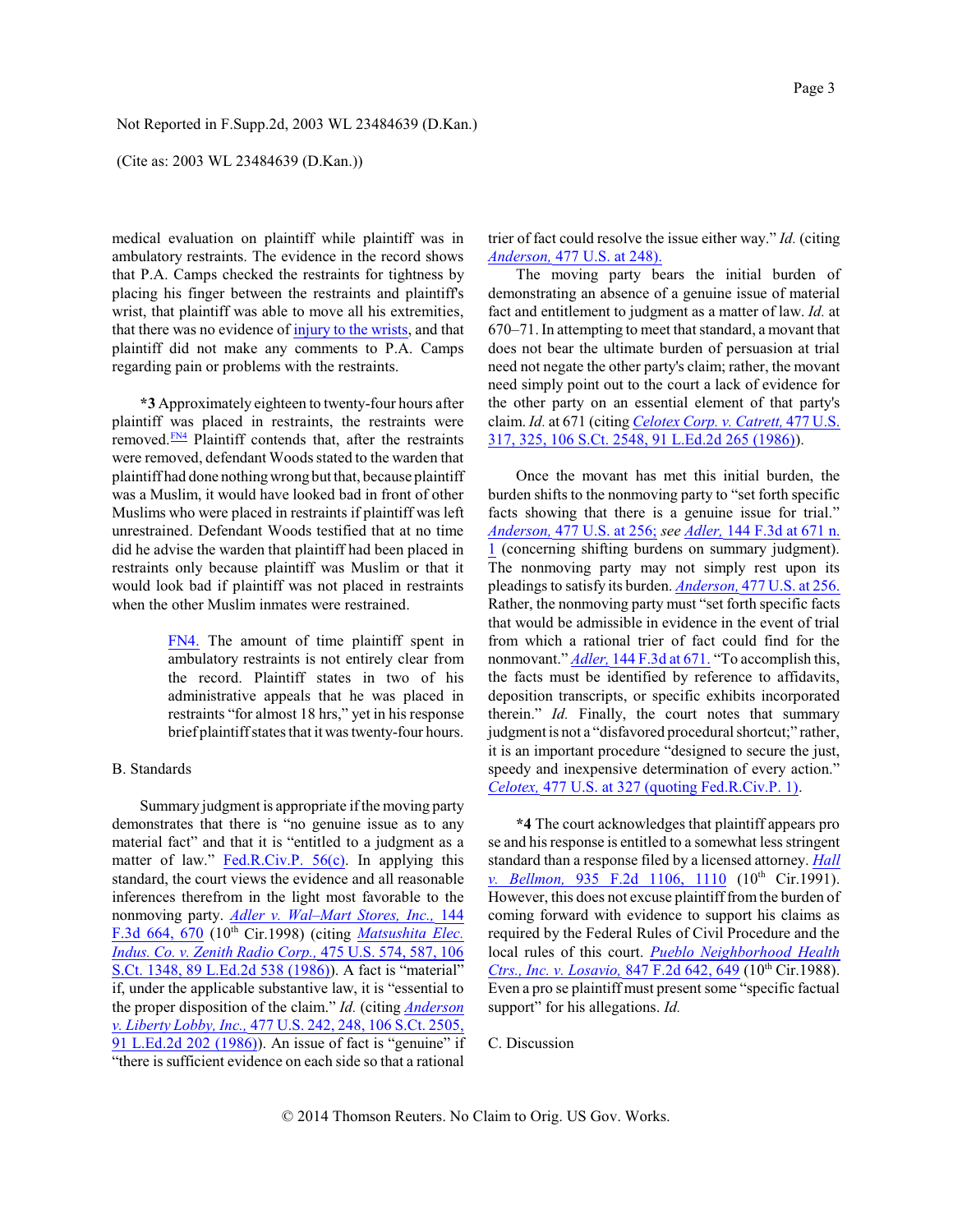#### (Cite as: 2003 WL 23484639 (D.Kan.))

Plaintiff's Complaint does not clearly allege the basis for invoking jurisdiction. Plaintiff first alleges that jurisdiction is invoked pursuant to 28 [U.S.C. §](http://www.westlaw.com/Find/Default.wl?rs=dfa1.0&vr=2.0&DB=1000546&DocName=28USCAS1331&FindType=L) 1331 and RFRA, 42 U.S.C. § 2000bb–1 $(c)$ , and then proceeds to assert constitutional claims under the Eighth Amendment (Count I) and the First Amendment (Count II). Later in his Complaint, plaintiff asserts that he has filed a "Tort Claim," and attaches a claim he filed under the Federal Tort Claims Act (FTCA), 28 [U.S.C. § 1346\(b\)](http://www.westlaw.com/Find/Default.wl?rs=dfa1.0&vr=2.0&DB=1000546&DocName=28USCAS1346&FindType=L&ReferencePositionType=T&ReferencePosition=SP_a83b000018c76), along with a letter denying that claim. Plaintiff asserts in his response brief that he is suing under the FTCA.

Section [1346\(b\)](http://www.westlaw.com/Find/Default.wl?rs=dfa1.0&vr=2.0&DB=1000546&DocName=28USCAS1346&FindType=L&ReferencePositionType=T&ReferencePosition=SP_a83b000018c76) grants the federal district courts jurisdiction over a certain category of claims for which the United States has waived its sovereign immunity and "render[ed]" itself liable. *[Richards v. United](http://www.westlaw.com/Find/Default.wl?rs=dfa1.0&vr=2.0&DB=708&FindType=Y&SerialNum=1962127585) States,* [369](http://www.westlaw.com/Find/Default.wl?rs=dfa1.0&vr=2.0&DB=708&FindType=Y&SerialNum=1962127585) [U.S. 1, 6, 82](http://www.westlaw.com/Find/Default.wl?rs=dfa1.0&vr=2.0&DB=708&FindType=Y&SerialNum=1962127585) S.Ct. 585, 7 L.Ed.2d 492 (1962). This category includes claims that are: "[1] against the United States, [2] for money damages, ... [3] for injury or loss of property, or personal injury or death [4] caused by the negligent or wrongful act or omission of any employee of the Government [5] while acting within the scope of his office or employment, [6] under circumstances where the United States, if a private person, would be liable to the claimant in accordance with the law of the place where the act or omission occurred." [28 U.S.C. § 1346\(b\)](http://www.westlaw.com/Find/Default.wl?rs=dfa1.0&vr=2.0&DB=1000546&DocName=28USCAS1346&FindType=L&ReferencePositionType=T&ReferencePosition=SP_a83b000018c76).

Thus, to be actionable under  $\frac{8}{346(b)}$ , a claim must allege, *inter alia,* that the United States "would be liable to the claimant" as "a private person" "in accordance with the law of the place where the act or omission occurred." Construing this provision, the Supreme Court held that a constitutional tort claim could not contain such an allegation. *[F.D.I.C. v. Meyer,](http://www.westlaw.com/Find/Default.wl?rs=dfa1.0&vr=2.0&DB=708&FindType=Y&SerialNum=1994050907)* 510 [U.S. 471, 477–78, 114](http://www.westlaw.com/Find/Default.wl?rs=dfa1.0&vr=2.0&DB=708&FindType=Y&SerialNum=1994050907) [S.Ct. 996,](http://www.westlaw.com/Find/Default.wl?rs=dfa1.0&vr=2.0&DB=708&FindType=Y&SerialNum=1994050907) 127 L.Ed.2d 308 (1994). The Court stated: "[W]e have consistently held that  $\S 1346(b)$ 's reference to the 'law of the place' means law of the State—the source of substantive liability under the FTCA. By definition, federal law, not state law, provides the source of liability for a claim alleging the deprivation of a federal constitutional right.... [T]he United States simply has not rendered itself liable under  $\S$  [1346\(b\)](http://www.westlaw.com/Find/Default.wl?rs=dfa1.0&vr=2.0&DB=1000546&DocName=28USCAS1346&FindType=L&ReferencePositionType=T&ReferencePosition=SP_a83b000018c76) for constitutional tort claims." *Id.* (internal citations omitted).

Plaintiff in this case has alleged only constitutional tort claims based upon violations of the First and Eighth Amendments of the United States Constitution and RFRA.

Accordingly, this court lacks jurisdiction over plaintiff's claims brought pursuant to the FTCA. *See [Johnson](http://www.westlaw.com/Find/Default.wl?rs=dfa1.0&vr=2.0&DB=506&FindType=Y&ReferencePositionType=S&SerialNum=1995057124&ReferencePosition=727) v. Sawyer*, 47 F.3d [716, 727](http://www.westlaw.com/Find/Default.wl?rs=dfa1.0&vr=2.0&DB=506&FindType=Y&ReferencePositionType=S&SerialNum=1995057124&ReferencePosition=727) (5<sup>th</sup> Cir.1995) (en banc) (holding that neither a violation of federal law nor the Constitution can provide the basis for a cause of action under FTCA; plaintiff must allege a violation of duty imposed by state law).

<span id="page-3-1"></span>**\*5** With respect to plaintiff's assertion of jurisdiction under  $\S$  [1331](http://www.westlaw.com/Find/Default.wl?rs=dfa1.0&vr=2.0&DB=1000546&DocName=28USCAS1331&FindType=L), the court will construe plaintiff's action as one brought under *[Bivens v. Six Unknown](http://www.westlaw.com/Find/Default.wl?rs=dfa1.0&vr=2.0&DB=708&FindType=Y&SerialNum=1971127105) Named Agents,* 403 [U.S. 388, 91 S.Ct. 1999, 29 L.Ed.2d](http://www.westlaw.com/Find/Default.wl?rs=dfa1.0&vr=2.0&DB=708&FindType=Y&SerialNum=1971127105) 619 (1971). [FN5](#page-3-0) As noted by defendants, the United States has not waived sovereign immunity in *Bivens* actions. *[Meyer,](http://www.westlaw.com/Find/Default.wl?rs=dfa1.0&vr=2.0&DB=780&FindType=Y&ReferencePositionType=S&SerialNum=1994050907&ReferencePosition=483)* 510 [U.S. at](http://www.westlaw.com/Find/Default.wl?rs=dfa1.0&vr=2.0&DB=780&FindType=Y&ReferencePositionType=S&SerialNum=1994050907&ReferencePosition=483) [483–86;](http://www.westlaw.com/Find/Default.wl?rs=dfa1.0&vr=2.0&DB=780&FindType=Y&ReferencePositionType=S&SerialNum=1994050907&ReferencePosition=483) *[Chapoose v. Hodel,](http://www.westlaw.com/Find/Default.wl?rs=dfa1.0&vr=2.0&DB=350&FindType=Y&ReferencePositionType=S&SerialNum=1987129640&ReferencePosition=935)* 831 F.2d [931, 935](http://www.westlaw.com/Find/Default.wl?rs=dfa1.0&vr=2.0&DB=350&FindType=Y&ReferencePositionType=S&SerialNum=1987129640&ReferencePosition=935) (10 th Cir.1987). To the extent that plaintiff seeks monetary damages from the defendants in their official capacities, the action must be construed as one against the United States. *[Kentucky v. Graham,](http://www.westlaw.com/Find/Default.wl?rs=dfa1.0&vr=2.0&DB=708&FindType=Y&SerialNum=1985133039)* 473 [U.S. 159, 166, 105](http://www.westlaw.com/Find/Default.wl?rs=dfa1.0&vr=2.0&DB=708&FindType=Y&SerialNum=1985133039) S.Ct. [3099, 87](http://www.westlaw.com/Find/Default.wl?rs=dfa1.0&vr=2.0&DB=708&FindType=Y&SerialNum=1985133039) L.Ed.2d 114 (1985). As such, any claims for recovery against the United States and defendants in their official capacities for constitutional violations pursuant to *Bivens* are hereby dismissed. *[Pleasant v. Lovell,](http://www.westlaw.com/Find/Default.wl?rs=dfa1.0&vr=2.0&DB=350&FindType=Y&ReferencePositionType=S&SerialNum=1989074870&ReferencePosition=793)* [876](http://www.westlaw.com/Find/Default.wl?rs=dfa1.0&vr=2.0&DB=350&FindType=Y&ReferencePositionType=S&SerialNum=1989074870&ReferencePosition=793) F.2d [787, 793](http://www.westlaw.com/Find/Default.wl?rs=dfa1.0&vr=2.0&DB=350&FindType=Y&ReferencePositionType=S&SerialNum=1989074870&ReferencePosition=793) (10 th Cir.1989) (to maintain a *Bivens* cause of action, plaintiff must proceed against federal officials in their individual capacities). The court therefore analyzes plaintiff's Complaint as alleging federal constitutional and statutory violations against defendants in their individual capacities.

> <span id="page-3-0"></span>[FN5.](#page-3-1) *Bivens [v. Six Unknown](http://www.westlaw.com/Find/Default.wl?rs=dfa1.0&vr=2.0&DB=708&FindType=Y&SerialNum=1971127105) Named Agents,* [403](http://www.westlaw.com/Find/Default.wl?rs=dfa1.0&vr=2.0&DB=708&FindType=Y&SerialNum=1971127105) U.S. 388, 91 [S.Ct. 1999, 29](http://www.westlaw.com/Find/Default.wl?rs=dfa1.0&vr=2.0&DB=708&FindType=Y&SerialNum=1971127105) L.Ed.2d 619 (1971), provides a remedy against federal officials for violations of federal rights.

#### 1. Eighth Amendment Claim

In an Eighth Amendment claim for excessive force, the court must determine "whether force was applied in a good-faith effort to maintain or restore discipline, or maliciously and sadistically to cause harm." *[Hudson](http://www.westlaw.com/Find/Default.wl?rs=dfa1.0&vr=2.0&DB=708&FindType=Y&SerialNum=1992046037) v. [McMillan,](http://www.westlaw.com/Find/Default.wl?rs=dfa1.0&vr=2.0&DB=708&FindType=Y&SerialNum=1992046037)* 503 U.S. 1, 7, 112 [S.Ct. 995, 117](http://www.westlaw.com/Find/Default.wl?rs=dfa1.0&vr=2.0&DB=708&FindType=Y&SerialNum=1992046037) L.Ed.2d 156 [\(1992\)](http://www.westlaw.com/Find/Default.wl?rs=dfa1.0&vr=2.0&DB=708&FindType=Y&SerialNum=1992046037). Whether force is excessive in violation of the Eighth Amendment depends upon the circumstances confronting the officer as well as the nature and amount of force applied in reaction. *[Whitley v. Albers,](http://www.westlaw.com/Find/Default.wl?rs=dfa1.0&vr=2.0&DB=708&FindType=Y&SerialNum=1986111255)* 475 [U.S. 312,](http://www.westlaw.com/Find/Default.wl?rs=dfa1.0&vr=2.0&DB=708&FindType=Y&SerialNum=1986111255)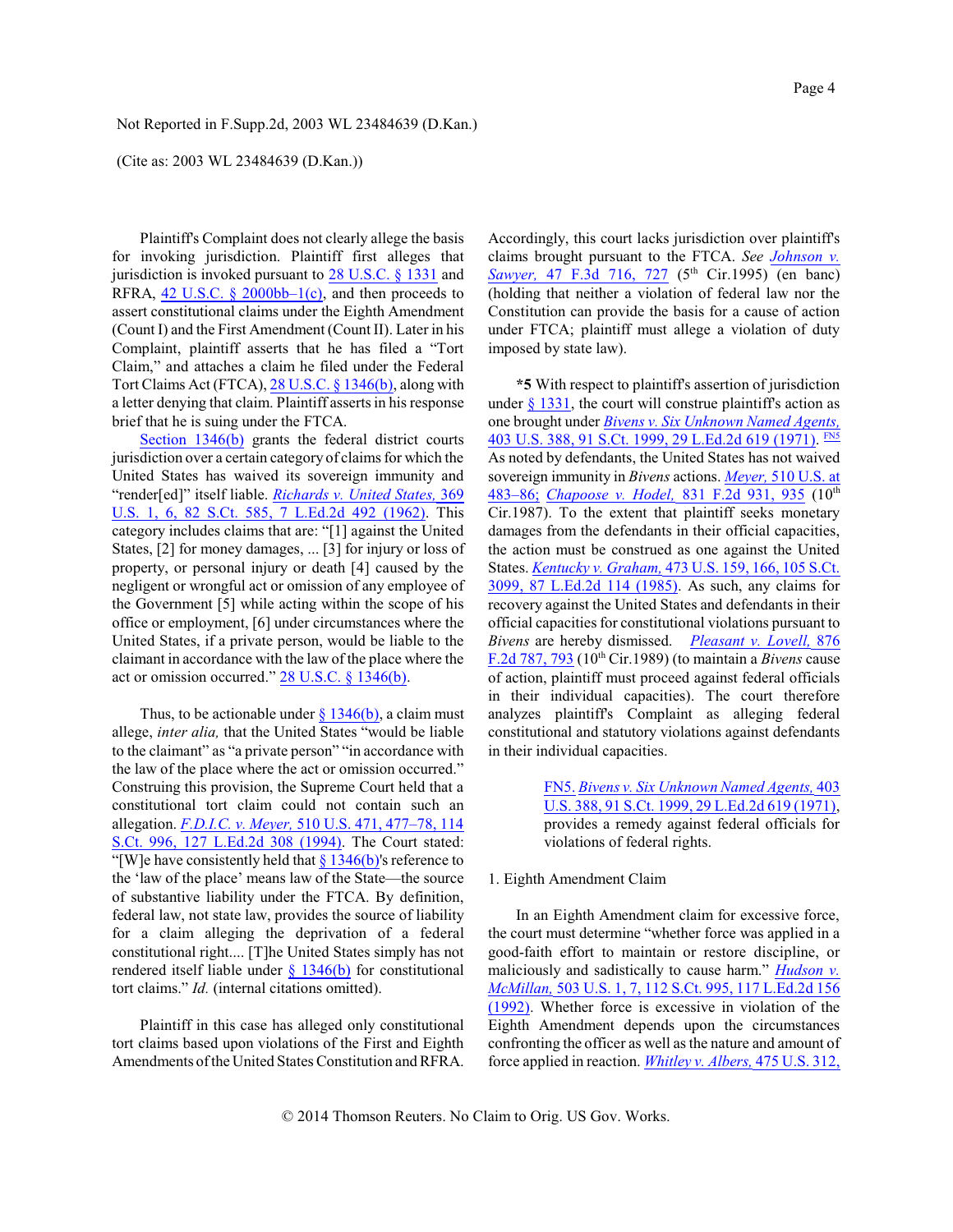(Cite as: 2003 WL 23484639 (D.Kan.))

### 321, 106 S.Ct. 1078, 89 L.Ed.2d 251 (1986).

Under *Hudson*, it is clear that, while the extent of injuries suffered by an inmate is relevant to whether the force involved was unnecessary and wanton, the mere absence of injury does not, itself, end the inquiry. Minor injury does not preclude an action for excessive force, but "de minimis uses of physical force" ordinarily will not support a claim. *[Hudson,](http://www.westlaw.com/Find/Default.wl?rs=dfa1.0&vr=2.0&DB=780&FindType=Y&ReferencePositionType=S&SerialNum=1992046037&ReferencePosition=9)* 503 [U.S. at 9–10.](http://www.westlaw.com/Find/Default.wl?rs=dfa1.0&vr=2.0&DB=780&FindType=Y&ReferencePositionType=S&SerialNum=1992046037&ReferencePosition=9) As such, a plaintiff need not show that he suffered serious injury, but the extent of his injury is relevant in evaluating the necessity and wantonness of the force.

In this case, there is no evidence in the record that plaintiff suffered any injury at all. Plaintiff's Complaint alleges that he suffered back pain and partial loss of feeling in his hands and feet. In his response brief, plaintiff also alleges he suffered psychological pain. However, the evidence in the record, which plaintiff does not controvert, shows that plaintiff never complained that his restraints were too tight. More significantly, the medical records pertaining to plaintiff include no entries indicating treatment for any physical injuries as alleged by plaintiff. To the contrary, plaintiff was medically evaluated three times, and the medical records indicate that each time plaintiff was evaluated, there appeared no signs ofinjury. Further, there is no evidence in the record that plaintiff sought medical treatment, either physical or psychological, after the restraints were removed. Plaintiff's conclusory, unsupported allegations are simply insufficient to refute the medical records.

\*6 Taking into account the lack of evidence of any injury sustained by plaintiff, the court turns to whether there is evidence in the record that defendants applied excessive force. An inmate may be restrained by the use of force so long as that force is applied in a good faith effort to maintain or restore discipline and not maliciously and sadistically for the very purpose of causing harm. *[Whitley,](http://www.westlaw.com/Find/Default.wl?rs=dfa1.0&vr=2.0&DB=780&FindType=Y&ReferencePositionType=S&SerialNum=1986111255&ReferencePosition=319)* 475 [U.S. at 319](http://www.westlaw.com/Find/Default.wl?rs=dfa1.0&vr=2.0&DB=780&FindType=Y&ReferencePositionType=S&SerialNum=1986111255&ReferencePosition=319) ("The infliction of pain in the course of a prison security measure ... does not amount to cruel and unusual punishment simply because it may appear in retrospect that the degree of force authorized or applied for security purposes was unreasonable, and hence unnecessary in the strict sense.").

Plaintiff has described, and the facts produced by

defendants corroborate, that there was a disturbance on March 20, 2001, in plaintiff's housing unit (D–Cell House) by inmates protesting cell assignments. These facts demonstrate that prison officers had a legitimate concern in restoring order to the unit. Plaintiff claims that he was not participating in the disturbance, yet there is evidence in the record to the contrary. In any event, even taking plaintiff's allegations as true, the placement of plaintiff (and other inmates) in amubulatory restraints to quell a prison disturbance does not amount to cruel and unusual punishment. Plaintiff's allegations do not show that the defendants used more force than was necessary to maintain or restore discipline during a time when many of the inmates in D–Cell House were vigorously protesting cell assignments.

Additionally, plaintiff makes no allegation that defendants applied force in the actual placement in restraints. In fact, plaintiff alleges that he complied and cooperated completely, and there is no allegation that the manner in which defendants placed plaintiff in restraints was inappropriate. And the fact that plaintiff remained in ambulatory restraints for eighteen hours to twenty-four hours does not, itself, rise to the level of an Eighth Amendment violation. *See [Cunningham v. Eyman,](http://www.westlaw.com/Find/Default.wl?rs=dfa1.0&vr=2.0&DB=6538&FindType=Y&ReferencePositionType=S&SerialNum=2001714618&ReferencePosition=453)* 17 [Fed.](http://www.westlaw.com/Find/Default.wl?rs=dfa1.0&vr=2.0&DB=6538&FindType=Y&ReferencePositionType=S&SerialNum=2001714618&ReferencePosition=453) Appx. 449, 453-454 (7<sup>th</sup> Cir.2001) (finding no Eighth Amendment violation were prisoner spent sixteen hours in shackles and four to five hours in soiled clothing); *[Key v.](http://www.westlaw.com/Find/Default.wl?rs=dfa1.0&vr=2.0&DB=506&FindType=Y&ReferencePositionType=S&SerialNum=1999120703&ReferencePosition=1086) McKinney*, 176 F.3d [1083, 1086](http://www.westlaw.com/Find/Default.wl?rs=dfa1.0&vr=2.0&DB=506&FindType=Y&ReferencePositionType=S&SerialNum=1999120703&ReferencePosition=1086) (8<sup>th</sup> Cir.1999) (holding that prisoner who was restrained in handcuffs and shackles for twenty-four hours, making it more difficult for him to relieve himself, did not suffer a constitutional violation). Plaintiff makes no allegation that his movement was restricted while he was restrained or that he was deprived of food, water, or bathroom breaks. To the contrary, plaintiff was free to move about in his cell. As such, this case differs fromthe recently decided Supreme Court case *Hope v. [Pelzer,](http://www.westlaw.com/Find/Default.wl?rs=dfa1.0&vr=2.0&DB=708&FindType=Y&SerialNum=2002399101)* 536 [U.S. 730, 738, 122](http://www.westlaw.com/Find/Default.wl?rs=dfa1.0&vr=2.0&DB=708&FindType=Y&SerialNum=2002399101) S.Ct. 2508, 153 [L.Ed.2d](http://www.westlaw.com/Find/Default.wl?rs=dfa1.0&vr=2.0&DB=708&FindType=Y&SerialNum=2002399101) 666 (2002), in which the Court found an Eighth Amendment violation where prison guards handcuffed an inmate, placed him in leg [irons](http://www.westlaw.com/Find/Default.wl?rs=dfa1.0&vr=2.0&CMD=ML&DocName=Iff1622e86c7111e18b05fdf15589d8e8&FindType=GD), shackled him to a hitching post in the outdoors for seven hours, forced the inmate to remove his shirt while the sun burned his skin, gave the inmate only one or two water breaks but no bathroom breaks, and taunted the inmate about his thirst. The Court determined that the guards "knowingly subjected [the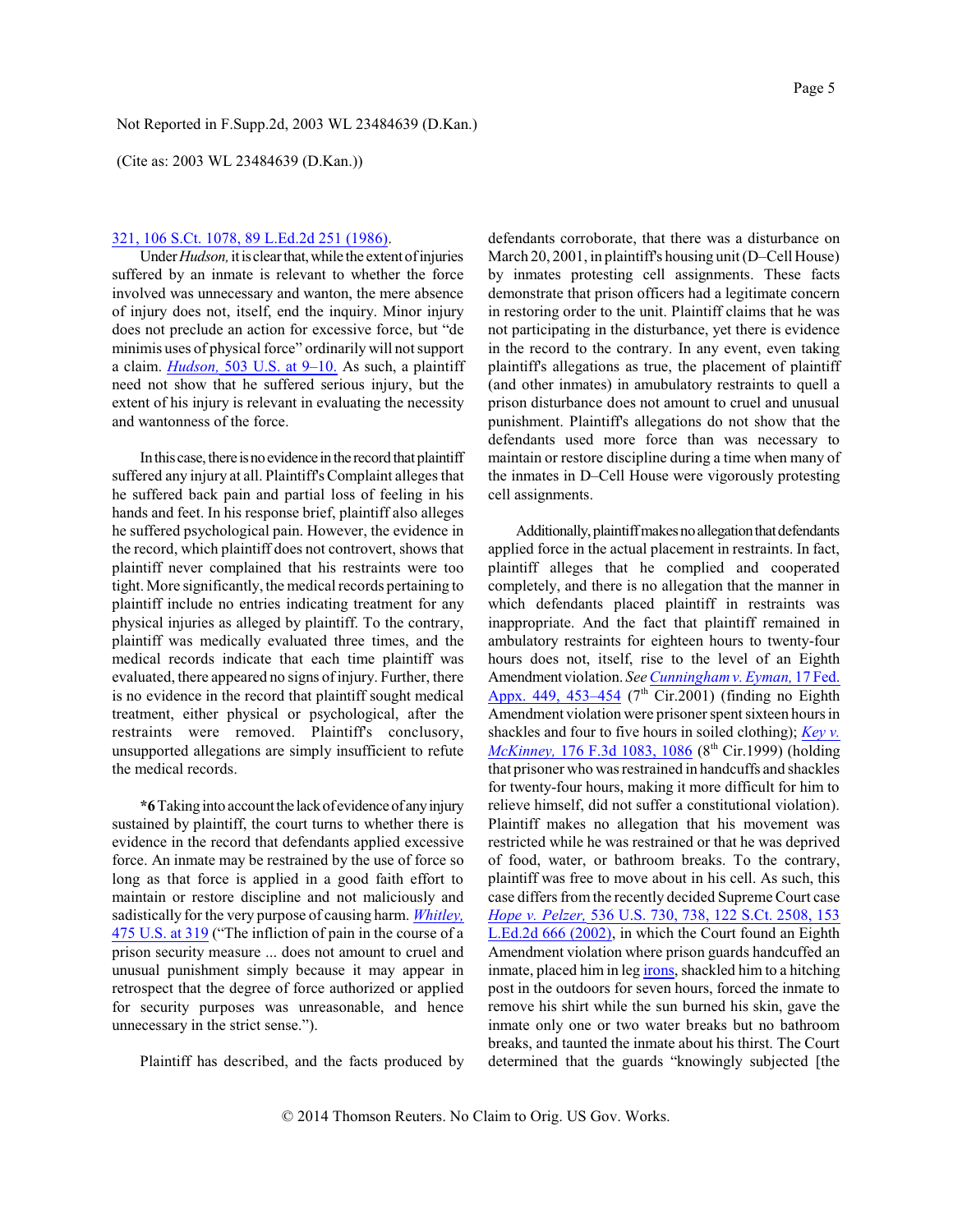(Cite as: 2003 WL 23484639 (D.Kan.))

inmate] to a substantial risk of physical harm, to unnecessary pain caused by the handcuffs and the restricted position of confinement for a 7–hour period, to unnecessary exposure to the heat of the sun, to prolonged thirst and taunting, and to a deprivation of bathroom breaks that created a risk of particular discomfort and humiliation." *Id.*

**\*7**Viewingallreasonable inferencesinfavorofplaintiff, the court concludes that the actions of defendants demonstrate that defendants took reasonable steps to quell a prison disturbance and do not demonstrate the type of malicious or sadistic behavior required for stating an Eighth Amendment violation. Defendants are entitled to summary judgment on this claim.

#### 2. First Amendment Claim

Plaintiff alleges he was placed in administrative detention on March 6, 2001, "during an investigation into the performance ofreligious ablutions(washing hands and feet) by followers of the Islamic faith." (Complaint, p. 3). Plaintiff further claims that the March 20, 2001, incident involving ambulatory restraints occurred because he was Muslim and that, as a result, he was deprived of his right to practice the Islamic faith.

The court notes that plaintiff's response brief makes no argument to support any claim relating to a restraint or inhibition from freely practicing his religion, but appears more to clarify his claim as being that of religious retaliation. The court will nevertheless address plaintiff's free exercise allegation.

#### a. Free Exercise of Religion

A prison inmate is entitled to reasonable opportunity to practice his religion under the Free Exercise Clause of the First Amendment. *[Cruz v. Beto,](http://www.westlaw.com/Find/Default.wl?rs=dfa1.0&vr=2.0&DB=708&FindType=Y&SerialNum=1972127093)* 405 [U.S. 319, 322, 92](http://www.westlaw.com/Find/Default.wl?rs=dfa1.0&vr=2.0&DB=708&FindType=Y&SerialNum=1972127093) [S.Ct. 1079,](http://www.westlaw.com/Find/Default.wl?rs=dfa1.0&vr=2.0&DB=708&FindType=Y&SerialNum=1972127093) 31 L.Ed.2d 263 (1972). Although inmates clearly retain their First Amendment right to free exercise of religion, incarceration necessarily limits that right. *[O'Lone v. Estate of Shabazz,](http://www.westlaw.com/Find/Default.wl?rs=dfa1.0&vr=2.0&DB=708&FindType=Y&SerialNum=1987071661)* 482 [U.S. 342, 353, 107](http://www.westlaw.com/Find/Default.wl?rs=dfa1.0&vr=2.0&DB=708&FindType=Y&SerialNum=1987071661) S.Ct. [2400, 96 L.Ed.2d](http://www.westlaw.com/Find/Default.wl?rs=dfa1.0&vr=2.0&DB=708&FindType=Y&SerialNum=1987071661) 282 (1987). To state a free exercise claim, a plaintiff must first show that the official action burdened a religious belief rather than a philosophy or way of life. *[Wisconsin](http://www.westlaw.com/Find/Default.wl?rs=dfa1.0&vr=2.0&DB=708&FindType=Y&SerialNum=1972127114) v. Yoder,* 406 [U.S. 205, 215–19, 92](http://www.westlaw.com/Find/Default.wl?rs=dfa1.0&vr=2.0&DB=708&FindType=Y&SerialNum=1972127114)

[S.Ct. 1526, 32 L.Ed.2d 15 \(1972\)](http://www.westlaw.com/Find/Default.wl?rs=dfa1.0&vr=2.0&DB=708&FindType=Y&SerialNum=1972127114). Second, the burdened belief must be sincerely held by the plaintiff, and that plaintiff must demonstrate that the official action has interfered with the exercise or expression of her or his own deeply held faith. *[Thomas v. Review Bd.,](http://www.westlaw.com/Find/Default.wl?rs=dfa1.0&vr=2.0&DB=708&FindType=Y&SerialNum=1981114889)* 450 [U.S. 707,](http://www.westlaw.com/Find/Default.wl?rs=dfa1.0&vr=2.0&DB=708&FindType=Y&SerialNum=1981114889) [714–16, 101 S.Ct. 1425, 67 L.Ed.2d 624 \(1981\)](http://www.westlaw.com/Find/Default.wl?rs=dfa1.0&vr=2.0&DB=708&FindType=Y&SerialNum=1981114889).

In this case, plaintiff has not articulated any interference with the practice of his Muslim beliefs. Plaintiff offers nothing but his conclusory allegation that "[d]efendant John Doe I and defendant Woods were aware that their retaliatory actions ... deprived him of his right to practice the Islamic faith," (Complaint, p. 3), but plaintiff has not alleged any facts showing how the defendants' acts interfered with that right. As previously noted, there is no allegation that his placement in detention and ambulatory restraints interfered with his bodily movement or daily activity. Clearly, defendants' actions did not interfere with plaintiff's exercise or expression of plaintiff's Islamic beliefs.

#### b. Retaliation

Prison officials may not retaliate against or harass an inmate because of the inmate's exercise of his constitutional rights. *Smith [v. Maschner,](http://www.westlaw.com/Find/Default.wl?rs=dfa1.0&vr=2.0&DB=350&FindType=Y&ReferencePositionType=S&SerialNum=1990056715&ReferencePosition=947)* 899 [F.2d](http://www.westlaw.com/Find/Default.wl?rs=dfa1.0&vr=2.0&DB=350&FindType=Y&ReferencePositionType=S&SerialNum=1990056715&ReferencePosition=947) 940, [947](http://www.westlaw.com/Find/Default.wl?rs=dfa1.0&vr=2.0&DB=350&FindType=Y&ReferencePositionType=S&SerialNum=1990056715&ReferencePosition=947) (10<sup>th</sup> Cir.1990). An inmate claiming retaliation must "allege specific facts showing retaliation because of the exercise of the prisoner's constitutional rights." *[Frazier v.](http://www.westlaw.com/Find/Default.wl?rs=dfa1.0&vr=2.0&DB=350&FindType=Y&ReferencePositionType=S&SerialNum=1990175435&ReferencePosition=562) <u>[Dubois,](http://www.westlaw.com/Find/Default.wl?rs=dfa1.0&vr=2.0&DB=350&FindType=Y&ReferencePositionType=S&SerialNum=1990175435&ReferencePosition=562)</u>* [922 F.2d](http://www.westlaw.com/Find/Default.wl?rs=dfa1.0&vr=2.0&DB=350&FindType=Y&ReferencePositionType=S&SerialNum=1990175435&ReferencePosition=562) 560, 562 n. 1 (10<sup>th</sup> Cir.1990). To establish retaliation, an inmate "must prove that 'but for' the retaliatory motive, the incidents to which he refers, including disciplinary action, would not have taken place." *Peterson [v. Shanks,](http://www.westlaw.com/Find/Default.wl?rs=dfa1.0&vr=2.0&DB=506&FindType=Y&ReferencePositionType=S&SerialNum=1998148336&ReferencePosition=1144)* 149 F.3d [1140, 1144](http://www.westlaw.com/Find/Default.wl?rs=dfa1.0&vr=2.0&DB=506&FindType=Y&ReferencePositionType=S&SerialNum=1998148336&ReferencePosition=1144) (10<sup>th</sup> Cir.1998). Moreover, in the prison setting, a plaintiff "must show that 'prison authorities' retaliatory action did not advance legitimate goals of the correctional institution or was not tailored narrowly enough to achieve such goals." ' *[Ladd](http://www.westlaw.com/Find/Default.wl?rs=dfa1.0&vr=2.0&DB=345&FindType=Y&ReferencePositionType=S&SerialNum=1993079867&ReferencePosition=82) v. [Davis,](http://www.westlaw.com/Find/Default.wl?rs=dfa1.0&vr=2.0&DB=345&FindType=Y&ReferencePositionType=S&SerialNum=1993079867&ReferencePosition=82)* 817 [F.Supp. 81, 82](http://www.westlaw.com/Find/Default.wl?rs=dfa1.0&vr=2.0&DB=345&FindType=Y&ReferencePositionType=S&SerialNum=1993079867&ReferencePosition=82) (D.Kan.1993) (citing *[Rizzo](http://www.westlaw.com/Find/Default.wl?rs=dfa1.0&vr=2.0&DB=350&FindType=Y&ReferencePositionType=S&SerialNum=1985160384&ReferencePosition=531) v. [Dawson,](http://www.westlaw.com/Find/Default.wl?rs=dfa1.0&vr=2.0&DB=350&FindType=Y&ReferencePositionType=S&SerialNum=1985160384&ReferencePosition=531)* [778 F.2d 527, 531](http://www.westlaw.com/Find/Default.wl?rs=dfa1.0&vr=2.0&DB=350&FindType=Y&ReferencePositionType=S&SerialNum=1985160384&ReferencePosition=531) (9th Cir.1985)).

**\*8** Regarding plaintiff's claim that he was placed in administrative detention on March 6, 2001, in retaliation for practicing the Muslim religion, plaintiff has failed to allege any specific facts in support. The record indicates that prison officials questioned plaintiff's safety in the general population and that the move to administrative detention was based upon that reason. Plaintiff's